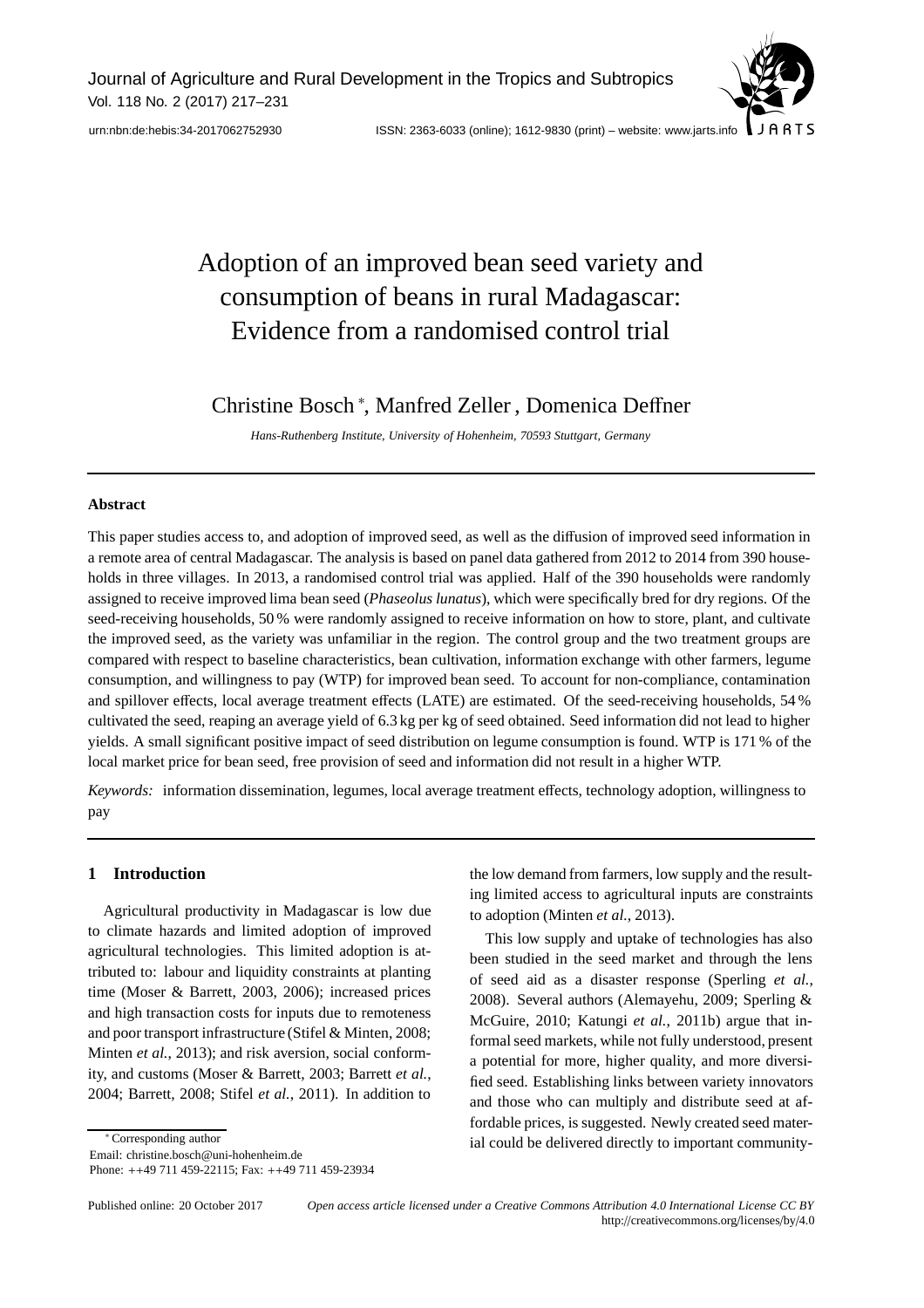based nodes, instead of solely to parastatal and commercial entities (Sperling *et al.*, 2008; Gibson, 2013).

Randomised control trials to study adoption and diffusion of improved agricultural technologies are increasingly popular (Banerjee & Duflo, 2008; Duflo *et al.*, 2008; Barrett & Carter, 2010). Some of the experiments showed that rates of return of improved agricultural technologies, like improved seed or fertiliser, are not as positive in real world situations as they are in demonstration plots or controlled conditions (Vandercasteelen *et al.*, 2013; Bulte *et al.*, 2014). One study found positive impacts on yields, but not on profits (Beaman *et al.*, 2013). Fixed costs, including the psychological costs of changing habits, might be substantial (Duflo *et al.*, 2011). A growing number of studies is testing how information can best be disseminated among farmers (Hotz *et al.*, 2012; Vasilaky, 2013; Culbertson *et al.*, 2014).

Under- and malnutrition is prevalent in Madagascar, where 33 % of the population is undernourished (FAOSTAT, 2015). Calories are mainly obtained from staple foods, such as rice and cassava. Given the poor diets, hidden hunger is widespread. The share of cereals, roots and tubers in Madagascar's dietary energy supply was 79 % in 2011, which is by far the highest value globally. At 48 g per capita per day, protein intake is very low and is less than the average of all least developed countries (FAOSTAT, 2011). Higher dietary diversity among Malagasy children is highly correlated with micronutrient intake (Moursi *et al.*, 2008). Legumes improve diets by adding essential vitamins and minerals, especially iron, and are high in protein and dietary fibre (Aykroyd & Doughty, 1982).

The lima bean (*Phaseolus lunatus* / *kabaro* in Malagasy) is a perennial plant that achieves highest yields in the hot and humid tropics. Lima beans are tolerant to mild drought, high temperatures, and poor soils. In Madagascar, mean yield is one ton per hectare (Ministry of Agriculture, 2004). To raise yield and quality, a research station of FOFIFA (National Centre of Applied Research and Rural Development) in Toliara, southwestern Madagascar, is developing an improved variety (personal interview with FOFIFA representative, 2014).

Willingness to pay (WTP) can be defined as the amount of money an individual assigns to the benefits or costs of a particular product or service. WTP surveys have often been used to assess social benefits of environmental policies or projects. The application to private goods, like agricultural products, is rather un-

common, as these goods are traded in markets and have observable prices. However, when it comes to the assessment of non-traded goods or value components that are not (yet) reflected by real market data, WTP surveys are a useful tool. Recent studies assess WTP for improved or certified seed (Dalton *et al.*, 2011; Kaguongo *et al.*, 2014; Kassie *et al.*, 2014), traditional and locally produced foods (Chelang'a *et al.*, 2013), fertiliser (Minten *et al.*, 2007), and extension services (Ulimwengu & Sanyal, 2011).

This paper explores the impact of seed and seed information distribution on yield, willingness to pay and consumption, for the case of lima beans. The following research questions are addressed: (1) If seed is distributed for free, do households plant or consume it? (2) Does the inclusion of agronomic information with the distributed seed increase seed utilisation and bean yield? (3) How much are farmers willing to pay for improved seed? (4) Does the inclusion of agronomic information with the distributed seed increase the willingness to pay for improved seed? (5) Does seed receipt and bean cultivation increase legume consumption?

## **2 Materials and methods**

# *2.1 Randomised control trial: sampling strategy and study design*

The study was carried out within the framework of a household panel that ran from 2009 to 2014 in three villages in the community of Fenoarivo, which belongs to the district of Ambalavao in the Haute Matsiatra region (Fig. 1). Fenoarivo is the local centre of administration, is connected with transport, and hosts a weekly market. The other two villages in the sample, Maroilo and Sakafia, are eight and twelve kilometres away from Fenoarivo, respectively.

Baseline characteristics originate from a household survey that took place between December 2012 and February 2013. Bean seed was obtained from the research station of FOFIFA in Toliara and distributed during a second survey from September to November 2013. Of the 390 eligible households in the panel, 196 (50 %) were randomly assigned to receive  $0.6 \text{ kg}$  of bean seed  $^1$ . Of those, 84 (43 %) were randomly assigned to receive detailed information on how to store and cultivate the seed, following recommendations by the Ministry of

<sup>1</sup> Households received 1.5 *kapoaka* of beans. *Kapoaka* is a common expression for milk tins used to measure amounts of various items. For beans, 1 *kapoaka* is equivalent to approximately 390 g.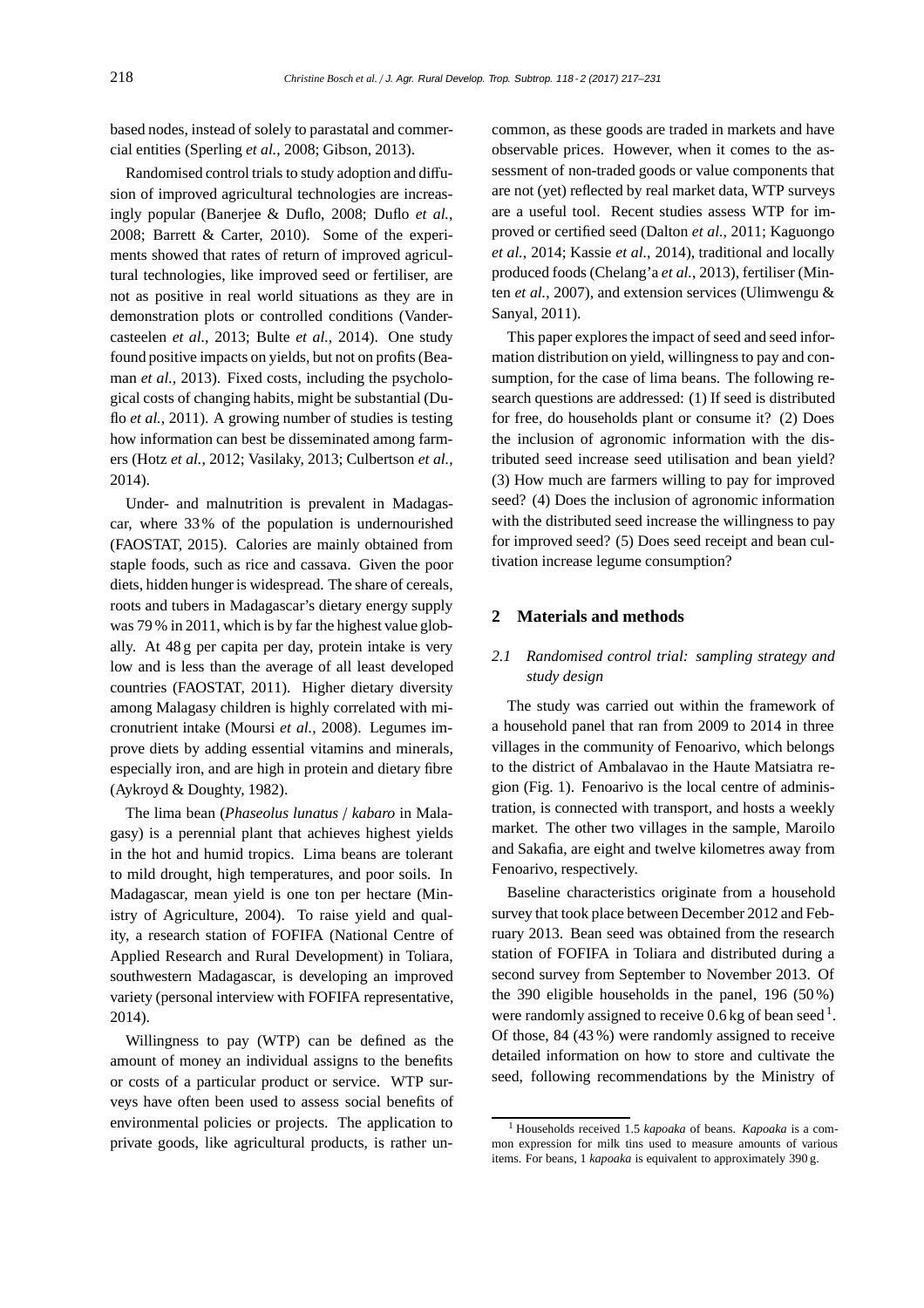

**Fig. 1:** *Map of the study area.*

Agriculture (2013). It was recommended to plant the seed in April 2014 and to harvest in September/October 2014.

From November to December 2014, after the harvest of the beans, a follow-up survey and additional focus group discussions were carried out. Net-maps, a participatory, interview-based mapping technique developed by Schiffer & Hauck (2010), were used to enable participants to visualize and discuss the bean seed market, the actors involved, their linkages, their importance and influence, and their individual objectives, as well as existing knowledge about and attitudes towards improved seed. Because of the remoteness of the research area, not all actors involved could be present. Representatives of the agricultural extension service and the research station of FOFIFA in Toliara were interviewed separately.

#### *2.2 Descriptive statistics*

The baseline characteristics used in this study are variables that are expected to influence the adoption of lima bean seed and related production and consumption outcomes. In addition to demographic and agricultural characteristics, this includes information on innovations and social capital of the households. Innovations were elicited for five years prior to the interview and include dummies for five categories, namely crop diversification, technology adoption, access to new markets and traders, as well as innovations in work organisation, resulting in a score ranging from 0 to 5 innovations (Hart-

mann & Arata, 2011). The index on social capital comprises seven questions on trust, honesty, and willingness to help in the villages. Answers range from full agreement (1) to no agreement at all (5) on a Likert scale. The index is the mean of the seven answers. Attitudes towards work are elicited using the question "Can hard work improve your living standard?".

Some villagers have cultural taboos (*fady* in Malagasy) concerning certain bean types that prohibit consumption, cultivation, or talking about the beans, since they are believed to inhibit rainfall or successful prevention of cattle rustling. Common beans (*Phaseolus vulgaris* / *tsaramaso* in Malagasy) are widely cultivated in the area and not considered as taboo for the village fields. Apart from a climbing variety grown in home gardens, lima beans were an unknown bean species in the villages and it was unknown whether they are assigned with a taboo when grown in fields. Therefore, as a proxy, we use taboos for bambara groundnut (*Vigna subterranea* / *voanjobory* in Malagasy), a legume introduced from West Africa and widely believed to inhibit rainfall if cultivated in village fields.

In the follow-up survey, the following issues were examined in the control and the two treatment groups (seed-only and seed-and-information-receiving households): seed utilisation, problems during cultivation, the importance and diffusion of information, potential spillover effects regarding this information, evaluation of and WTP for improved seed, and bean consumption. For yield the seed multiplication rate is used as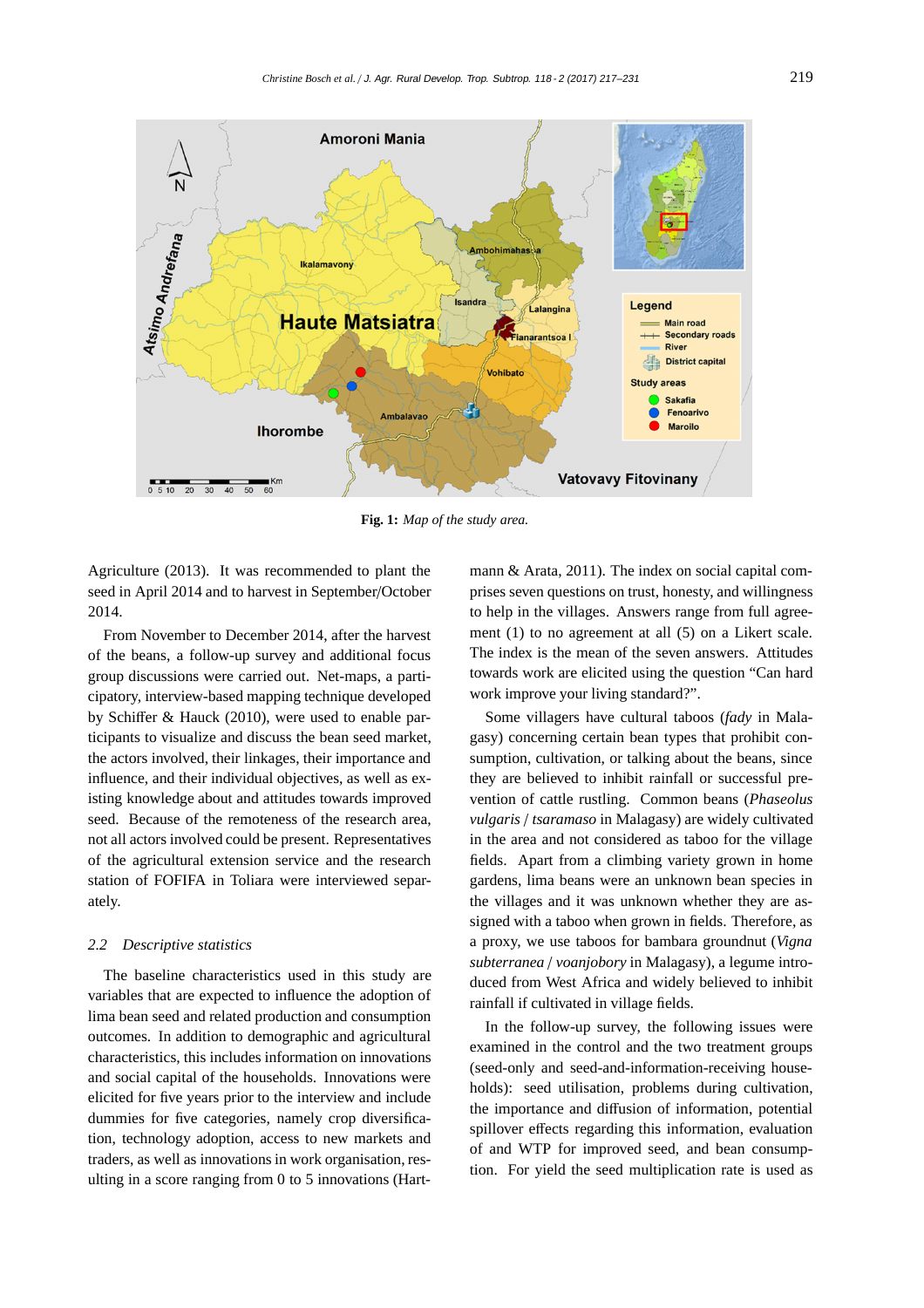an operational proxy variable, given in kg per kg of seed. Lima bean and legume consumption data were elicited for different recall periods. Ravallion (2008) and Deaton (2010) recommend the use of intermediate indicators, in addition to outcome indicators, to understand the processes determining impacts. Descriptive statistics are based on the initial assignment of the households to the three groups. Statistical differences for categorical variables were determined with the help of chi-square tests, and for ordinal and interval variables with Kruskal-Wallis tests. The Wilcoxon rank-sum test served as the post-hoc test. All tests were done with STATA.

The contingent valuation method (CVM) is a surveybased method to elicit WTP which does not rely on experimental or real purchase decisions (Whittington, 1998; Bateman *et al.*, 2002). Potential buyers are asked how much they would be willing to pay for the product contingent on a description of an alternative or a hypothetical scenario. Following Haab & McConnell (2002), enumerators described the benefits of improved bean seed (yield roughly twice that of locally available beans, higher pest and disease resistance, and higher drought tolerance) and explained the need to pay. Due to the fact that lima beans were assigned with a taboo, households were given the choice between lima and common beans. Enumerators then showed the household a so-called payment card with a list of price ranges, ordered from lowest to highest. The lower bound was set roughly double the price of bean seed available at the local market. The household was asked to pick the range that included the maximum amount they were willing to pay. WTP is estimated by taking the mean value of these price ranges. Compared with open questions, the payment card has the advantage that it offers respondents a visual aid for the choice.

To check for the reliability of stated WTP, additional questions were included: "Do you think the seed would be available at the market?", "What amount of seed would you buy for the indicated price?", and "Would you be able to afford the seed at the indicated price?".

#### *2.3 Empirical strategy*

Impact evaluation generally aims to assess a program's effect against a counterfactual, showing the situation in the absence of the program (Rubin, 1974; Ravallion, 2008). Random assignment of households to a treatment group seeks to ensure that the control group is a valid counterfactual and allows simple comparisons of outcomes. If there are no differences in household characteristics between the control and treatment groups

at baseline, any changes of outcomes can be attributed solely to the program. Significant differences in baseline characteristics could indicate a problem in the random assignment of treatment.

The average treatment effect (ATT) is the average gain of households from having received the seed, whether they received them from an enumerator or from another household, ignoring random assignment to treatment groups. By adding control variables, heterogeneity of impacts for observed control variables can be estimated as:

$$
y_i = \beta_0 + \beta_1 treated_1 + \beta_2 treated_2 + \beta_i x_i + \varepsilon_i,
$$

where  $y_i$  are the outcome indicators (lima bean yield, consumption, and WTP) *treated*<sub>1</sub> and *treated*<sub>2</sub> are dummy variables for seed and information received,  $\beta_1$ and  $\beta_2$  are the respective treatment effects,  $x_i$  are household characteristics at baseline,  $\beta_i$  the respective coefficients, and  $\varepsilon_i$  the error term (Ravallion, 2008). Ceteris paribus, the regression model predicts how a unit change in an explaining variable would increase (or decrease) the outcome variable. ATT is likely to be overestimated as it is subject to self-selection. Control households that received seed might differ from the average household, for example in bean production experience. The intention-to-treat estimate (ITT) approximates the average treatment effect on those intended to treat with random assignment:

#### $y_i = \beta_0 + \beta_1$ *treat\_intended*<sub>1</sub> +  $\beta_2$ *treat\_intended*<sub>2</sub> +  $\beta_i x_i$  +  $\varepsilon_i$ ,

where *treat\_intended*<sub>1</sub> and *treat\_intended*<sub>2</sub> are dummy variables for the assignment to seed and information receipt. ITT is likely to be underestimated, as not all households intended to treat actually received, kept, and cultivated the seed. In the latter case, outcomes do not just depend on random assignment, but also on purposive assignment of others. Selective compliance and contamination into the control group can lead to biased estimates of the impacts of treatment. Imbens & Angrist (1994) showed that an average treatment effect under mild restrictions (local average treatment effect – LATE) can still be identified, even when there is no subpopulation for whom the probability of treatment is zero. Using assignment to treatment in a randomised trial as an instrument variable, LATE requires three conditions to be held: (1) eligibility for the treatment group has to be exogenous that is held under random assignment by the design of the study, (2) the use of an instrument requires an exclusion restriction, meaning that random assignment to treatment only affects outcomes through ac-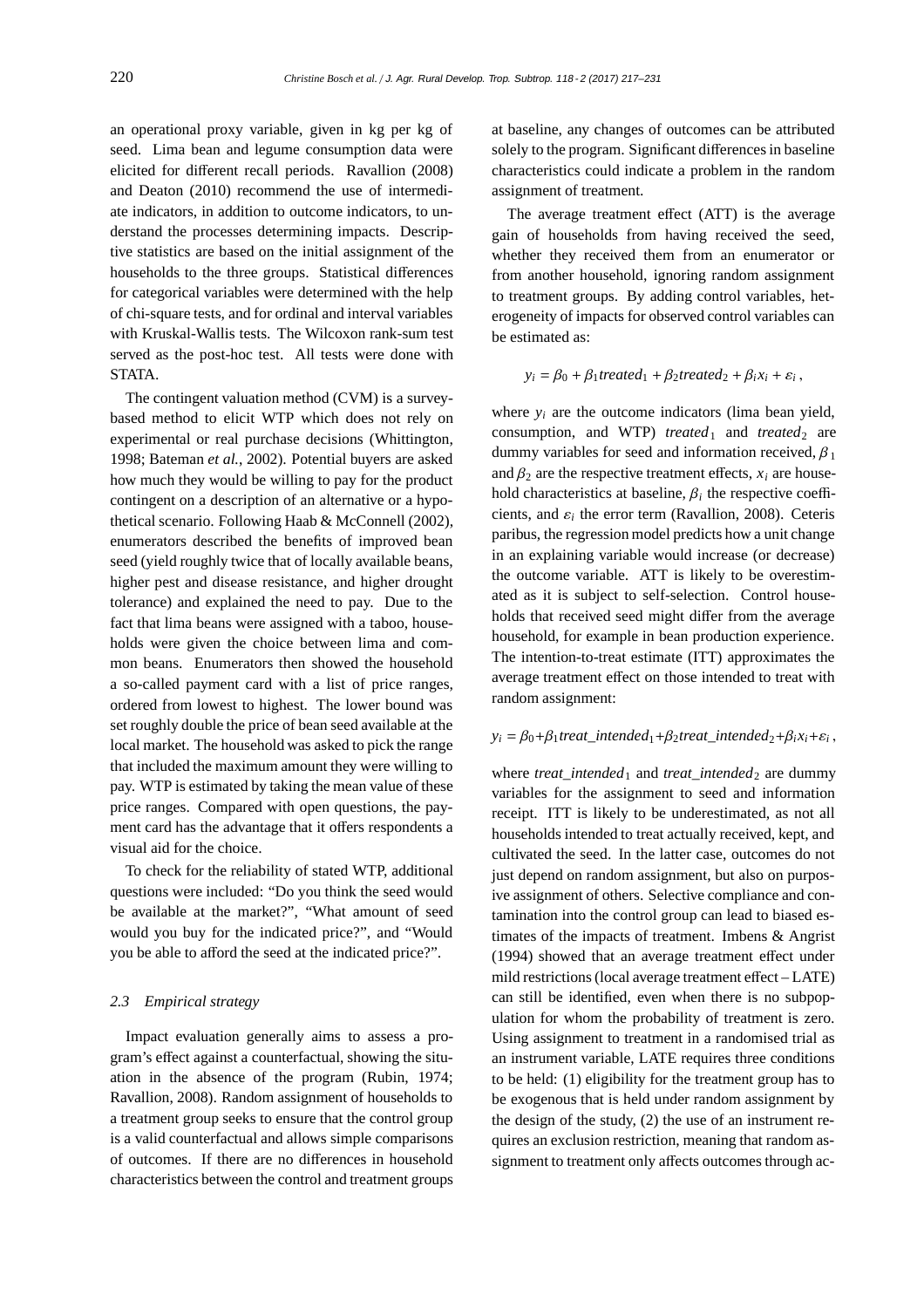|                                                     | Seed-and-<br>information   | Seed-only   | Control<br>group | <b>Total</b>  |
|-----------------------------------------------------|----------------------------|-------------|------------------|---------------|
|                                                     | $(n=112)$                  | $(n=84)$    | $(n=194)$        | $(n=390)$     |
| Age of household head (years)                       | 44.3 (12.5)                | 47.1 (15.4) | 46.6 $(14.0)$    | 46.0 $(14.0)$ |
| Education of household head (years)                 | 4.5(3.2)                   | 4.1(3.3)    | 4.2(3.1)         | 4.3(3.2)      |
| Maximum education among household members (years)   | 6.3(3.3)                   | 6.1 $(3.1)$ | 6.8(3.3)         | 6.5(3.3)      |
| Household size (n)                                  | 6.0(2.4)                   | 6.0(2.5)    | 6.3(2.8)         | 6.1(2.6)      |
| Household members in working age (n)                | 4.0(1.8)                   | 3.8(2.0)    | 4.4(2.4)         | 4.1(2.1)      |
| Dependents in household (n)                         | 2.2(1.4)                   | 2.3(1.3)    | 2.3(1.4)         | 2.3(1.4)      |
| Legume consumption (number of days, past 7 days)    | 1.9(1.7)                   | 2.0(2.0)    | 2.0(2.0)         | 1.9(1.9)      |
| Dietary diversity (7 days)                          | 43.1 (13.4)                | 44.7 (13.4) | 44.0 (14.0)      | 43.9 (13.4)   |
| Cultivated land per capita (ha)                     | 0.4(0.5)                   | 0.3(0.4)    | 0.3(0.4)         | 0.4(0.4)      |
| Seasonally flooded land (dummy)                     | 0.5(0.5)                   | 0.6(0.5)    | 0.6(0.5)         | 0.6(0.5)      |
| Wealth self-assessment $(1-10)$                     | 4.0 $(1.7)$ <sup>**</sup>  | 3.5(1.4)    | 3.7(1.7)         | 3.7(1.6)      |
| Cattle per capita (n)                               | $1.3$ $(2.7)$ <sup>*</sup> | 0.8(1.3)    | 1.0(2.2)         | 1.0(2.2)      |
| Agricultural equipment (dummy)                      | 0.7(0.5)                   | 0.6(0.5)    | 0.6(0.5)         | 0.6(0.5)      |
| Bean production (kg per household)                  | 27.6(67.0)                 | 29.0 (75.7) | 28.3 (54.8)      | 28.2 (63.4)   |
| Legume types cultivated (n)                         | 1.5(1.0)                   | 1.5(1.1)    | 1.5(1.0)         | 1.5(1.0)      |
| Selling crops to trader (dummy)                     | 0.9(0.3)                   | 0.9(0.4)    | 0.9(0.4)         | 0.9(0.3)      |
| Legume sales revenue (year, in EUR)                 | 11.2(37.1)                 | 8.4 (17.7)  | 9.4(34.6)        | 9.7(32.3)     |
| Innovations (number, last 5 years)                  | 1.9(1.0)                   | 1.7(1.1)    | 1.8(1.1)         | 1.8(1.1)      |
| Taboo for at least one bean species (dummy)         | 0.5(0.5)                   | 0.5(0.5)    | 0.4(0.5)         | 0.4(0.5)      |
| Cultivation of bambara groundnut until 2013 (dummy) | 0.4(0.5)                   | 0.3(0.5)    | 0.4(0.5)         | 0.4(0.5)      |
| Attitude towards work (mean agreement, 1–5)         | 4.0(1.0)                   | 4.1(0.8)    | 3.9(1.0)         | 4.0 $(1.0)$   |
| Social capital (mean agreement, $1-5$ )             | 2.8(0.5)                   | 2.8(0.5)    | 2.7(0.5)         | 2.8(0.5)      |
|                                                     |                            |             |                  |               |

**Table 1:** *Household characteristics at baseline in 2012*/*2013.*

Numbers in parenthesis indicate standard deviations. ∗∗ ( ∗) indicates differences at the 5 % (10 %) significance level.

tual participation in the program, (3) anyone who would take the treatment if assigned to the control group would also take treatment if assigned to the treatment group. If these conditions are met, LATE is the average treatment effect for those households that always comply with their assignment and for those whose treatment status is changed by the instrument (Angrist *et al.*, 1996; Ravallion, 2008). Instrumental-variable regressions are estimated with the help of the ivreg2 command in Stata (Baum *et al.*, 2007).

## **3 Results**

#### *3.1 Baseline characteristics*

Table 1 compares household characteristics at baseline between the two treatments (seed-only and seed-and-information-receiving households) and the control group. Because of randomization, we expect that there are no significant differences between the groups. This holds true for all variables, except for subjective wealth and the possession of cattle. Wealth is significantly correlated with cattle, an important status

symbol in the region. The significant difference is based on two verified outliers with 20 cattle per capita that were assigned to control and seed-and-informationreceiving group, respectively. In the 2012/2013 season, 83 % of households planted one or more types of legume, and for the 34 % that sold legumes in 2013, average sales amounted to  $10.2$  EUR<sup>2</sup>. Legumes are also important for consumption: in September 2013, they were consumed two days per week on average. The households that bought legumes at the market (27 %) spent an average of 0.4 EUR per week. Almost half of the households reported a taboo for bambara groundnut. However, by 2013, 38 % of households were growing it.

#### *3.2 Utilisation and cultivation of bean seed*

Of the 390 panel households, 354 were revisited to evaluate the seed distribution. The remaining 36 households had moved away, or were not available in the survey period (Table 2).

 $2$  Euro (EUR) values in this paper are converted from Malagasy Ariary (MGA) using official yearly averages: 1 EUR= 2,945 MGA (2013) and 3,273 MGA (2014).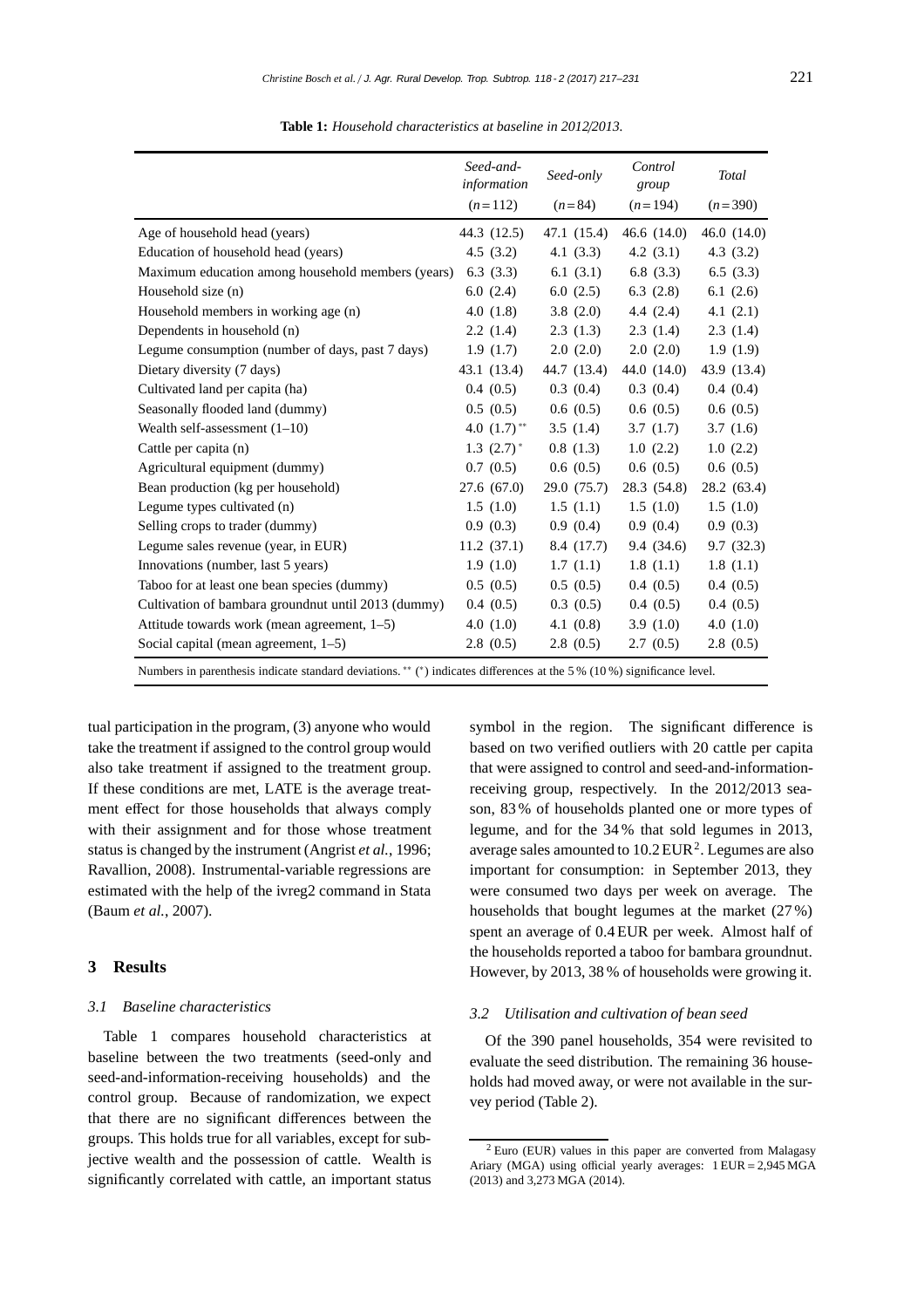|                                                                      |                                       | Seed-and-information |     | Seed-only           | Control group                                                                             | Total |
|----------------------------------------------------------------------|---------------------------------------|----------------------|-----|---------------------|-------------------------------------------------------------------------------------------|-------|
| Households in baseline survey (2013)                                 |                                       |                      | 112 | 84                  | 194                                                                                       | 390   |
| Households dropping out                                              |                                       |                      | 6   | 12                  | 18                                                                                        | 36    |
|                                                                      | Households in follow-up survey (2014) |                      | 106 | $72\,$              | 176                                                                                       | 354   |
| $70 -$<br>Yield (kg beans produced per kg of seeds used)<br>60<br>50 |                                       |                      |     | ٠<br>о              | $(25\%~75\%)$<br>(25%~75%)<br>$(25\%~75\%)$<br>Mean +/ 15 SD<br>Median<br>Mean<br>Outlier |       |
| 40<br>$30\,$                                                         |                                       |                      |     |                     |                                                                                           |       |
| $20 -$<br>$10 -$<br>$\overline{0}$                                   |                                       |                      |     |                     |                                                                                           |       |
|                                                                      | Seed-and-information<br>$(n=55)$      | Seed-only (n=34)     |     | Control group (n=9) |                                                                                           |       |

**Table 2:** *Household attrition after baseline survey and seed distribution.*

**Fig. 2:** *Yield of lima beans, 2014.*

At baseline in 2013, 88 % of the 390 households stated planting the seed, if given, 1.2 % would give the seed to another person, and 1.8 % rejected the seed due to taboos or would cook them. In 2014, 98 out of the 354 revisited households reported having cultivated the received seed, mostly out of curiosity and with the objective of home consumption or as food for agricultural labourers. Seed-and-information-receiving households  $(n = 55, 52\%)$  were not significantly more likely to cultivate the seed than seed-only-receiving households  $(n = 34, 45\%)$ . Nine control households  $(5\%)$  reported having received lima bean seed from other sources (neighbours, family, friends) and cultivated these. Insect damage (50 %), consumption of seed (41 %), or taboos were reported as main reasons for not planting, with no significant differences between the groups. Three households reported having replaced other legumes, the remaining households said they cultivated the seed in addition to existing legumes. Women were more involved in bean cultivation than man, with no significant differences between the groups.

Seed quality, seeding, cultivation, and yield of lima beans were evaluated as better than average and bet-

ter than other legumes. Control households planting lima beans perceived cultivation compared with other legumes to be significantly easier than treatment households. The average yield was 6.3 kg beans per kg of seed used. Taking out those households that did not achieve any yield (48 %), gives an average yield of 12.2 kg per kg of seed. Control households planting lima beans achieved a significantly higher yield, whereas information provision did not result in a higher yield (Fig. 2).

The most cited reasons for low yield were drought and destruction of the plants by cattle or insects, with no significant difference between the groups. Of the legume-cultivating households, 63 % rated climatic conditions for legumes in 2014 "much worse" or "worse" than in the past five years.

#### *3.3 Information dissemination*

Of the information-receiving households, 83 % rated the given information as useful. For 80 % of those households, the information was sufficient. Out of the seed-and-information-receiving group, significantly more households (20 %) also received information from others, compared with 12.5 % of the seed-only-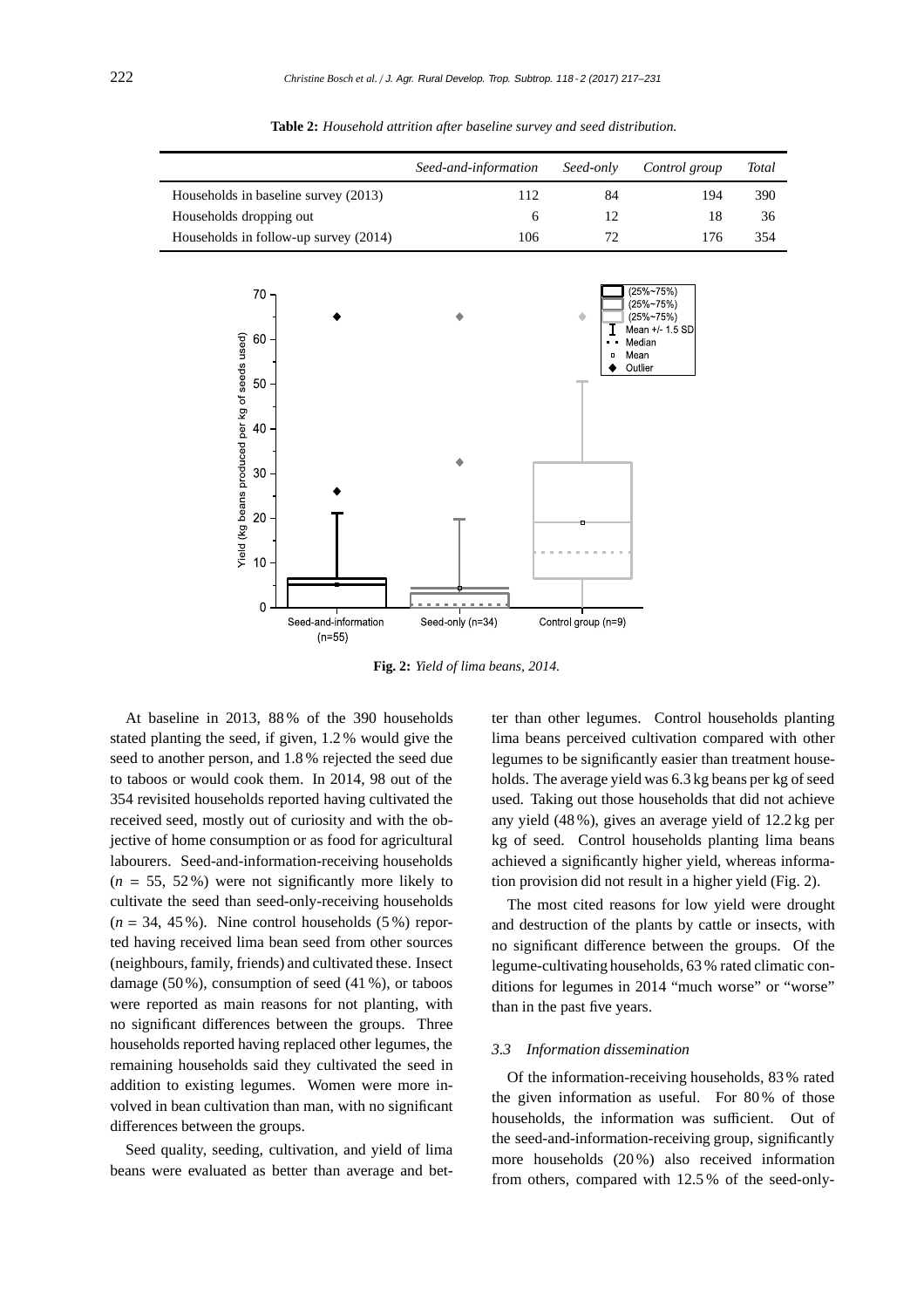|                                                                                                               | <i>LATE</i>                 | LATE with controls               |
|---------------------------------------------------------------------------------------------------------------|-----------------------------|----------------------------------|
| Seed-only                                                                                                     |                             | 3.87 $(2.1)^*$ 4.29 $(2.0)^{**}$ |
| Seed-and-information                                                                                          | $-1.45$ (2.1) $-1.18$ (2.0) |                                  |
| Age of household head (years)                                                                                 |                             | 0.07(0.05)                       |
| Maximum education among household members (years)                                                             |                             | $-0.07(0.4)$                     |
| Dependency ratio (dependent members/members in working age)                                                   |                             | 3.40 $(1.0)$ **                  |
| Gender of household head (dummy)                                                                              |                             | $-1.14(1.7)$                     |
| Willingness to take risks (self-assessment, $1-10$ )                                                          |                             | 0.36(0.3)                        |
| Cultivated land per capita (ha)                                                                               |                             | $-0.80(1.5)$                     |
| Legume types cultivated $(n)$                                                                                 |                             | 0.28(0.6)                        |
| Selling crops to trader (dummy)                                                                               |                             | $-4.15$ $(1.9)$ <sup>**</sup>    |
| Innovations (number in the last 5 years)                                                                      |                             | $1.29$ $(0.6)$ **                |
| Adjusted $R^2$                                                                                                |                             | 0.12                             |
| $\boldsymbol{N}$                                                                                              |                             | 354                              |
| Numbers in parenthesis indicate standard deviations. *** $(**)$ $(*)$ indicates significance at the 1 % (5 %) |                             |                                  |

**Table 3:** *Local average treatment e*ff*ect (LATE) of information provision on lima bean yield.*

Numbers in parenthesis indicate standard deviations. ∗∗∗ ( ∗∗) (∗) indicates significance at the 1 % (5 %) (10 %) level.

**Table 4:** *Consumption of lima beans and legumes, di*ff*erentiated by recall period, 2014.*

|                                                                                                                                                                                                                                                                                                                                                                                                                              | Seed-and-<br>information | Seed-only      | Control<br>group | <b>Total</b> |
|------------------------------------------------------------------------------------------------------------------------------------------------------------------------------------------------------------------------------------------------------------------------------------------------------------------------------------------------------------------------------------------------------------------------------|--------------------------|----------------|------------------|--------------|
|                                                                                                                                                                                                                                                                                                                                                                                                                              | $(n=106)$                | $(n=76)$       | $(n=172)$        | $(n=354)$    |
| Lima bean consumption (dummy, 12 months)                                                                                                                                                                                                                                                                                                                                                                                     | $0.6~(0.5)$ ***          | $0.6(0.5)$ *** | 0.3(0.4)         | 0.5(0.5)     |
| Legume consumption (dummy, 12 months)                                                                                                                                                                                                                                                                                                                                                                                        | 0.9(0.4)                 | 0.8(0.4)       | 0.8(0.4)         | 0.8(0.4)     |
| Legume consumption $(n, 7 \text{ days})$                                                                                                                                                                                                                                                                                                                                                                                     | 3.2(2.4)                 | 3.4(2.5)       | 3.2(2.5)         | 3.3(2.4)     |
| Legume consumption from own production (dummy, $7 \text{ days}$ ) 0.7 (0.5)                                                                                                                                                                                                                                                                                                                                                  |                          | 0.8(0.4)       | 0.7(0.5)         | 0.7(0.5)     |
| Expenditures for legumes (EUR, 7 days)                                                                                                                                                                                                                                                                                                                                                                                       | 0.1(0.3)                 | 0.1(0.3)       | 0.1(0.3)         | 0.1(0.3)     |
| $\mathbf{M} = \mathbf{1} + \mathbf{1} + \mathbf{1} + \mathbf{1} + \mathbf{1} + \mathbf{1} + \mathbf{1} + \mathbf{1} + \mathbf{1} + \mathbf{1} + \mathbf{1} + \mathbf{1} + \mathbf{1} + \mathbf{1} + \mathbf{1} + \mathbf{1} + \mathbf{1} + \mathbf{1} + \mathbf{1} + \mathbf{1} + \mathbf{1} + \mathbf{1} + \mathbf{1} + \mathbf{1} + \mathbf{1} + \mathbf{1} + \mathbf{1} + \mathbf{1} + \mathbf{1} + \mathbf{1} + \mathbf$ |                          |                |                  |              |

Numbers in parenthesis indicate standard deviations. ∗∗∗ indicates difference at the 1 % significance level.

receiving households. Households receiving additional information from sources other than the enumerators, achieved a significantly higher yield. Most reported information sources were family (49 %), neighbours (43 %), and friends (8 %). Only 7 % of the control households were informed about the new bean variety.

Significantly more seed-and-information-receiving households (74 %) planted the bean seed on seasonally flooded fields next to a river or rice fields, as advised in the included information. Seed-only-receiving households planted mostly on other fields (62 %), and the control households mostly next to the house (56 %). Yet the planting location had no significant impact on reported bean yield.

Table 3 shows the impact of seed and information distribution on lima bean yield. The regression models do not predict a significant impact of information on yield. Adding control variables shows that next to seed distribution, a household's willingness to take risks and innovations are positive and significant predictors of yield. Dependency ratio and access to traders are negative predictors of yield.

#### *3.4 Consumption*

Almost all households (98 %) reported consuming their harvested beans. Seven households saved seed for the next cultivation period and two households sold parts of their harvest. No significant differences with respect to the use of the harvested crop between the three groups could be detected.

Of the 354 households, 45 % stated having eaten lima beans in the past year. Control households were significantly less likely to consume lima beans than treatment households. No significant differences could be detected when looking at legume consumption in general in the week prior to the interview (Table 4).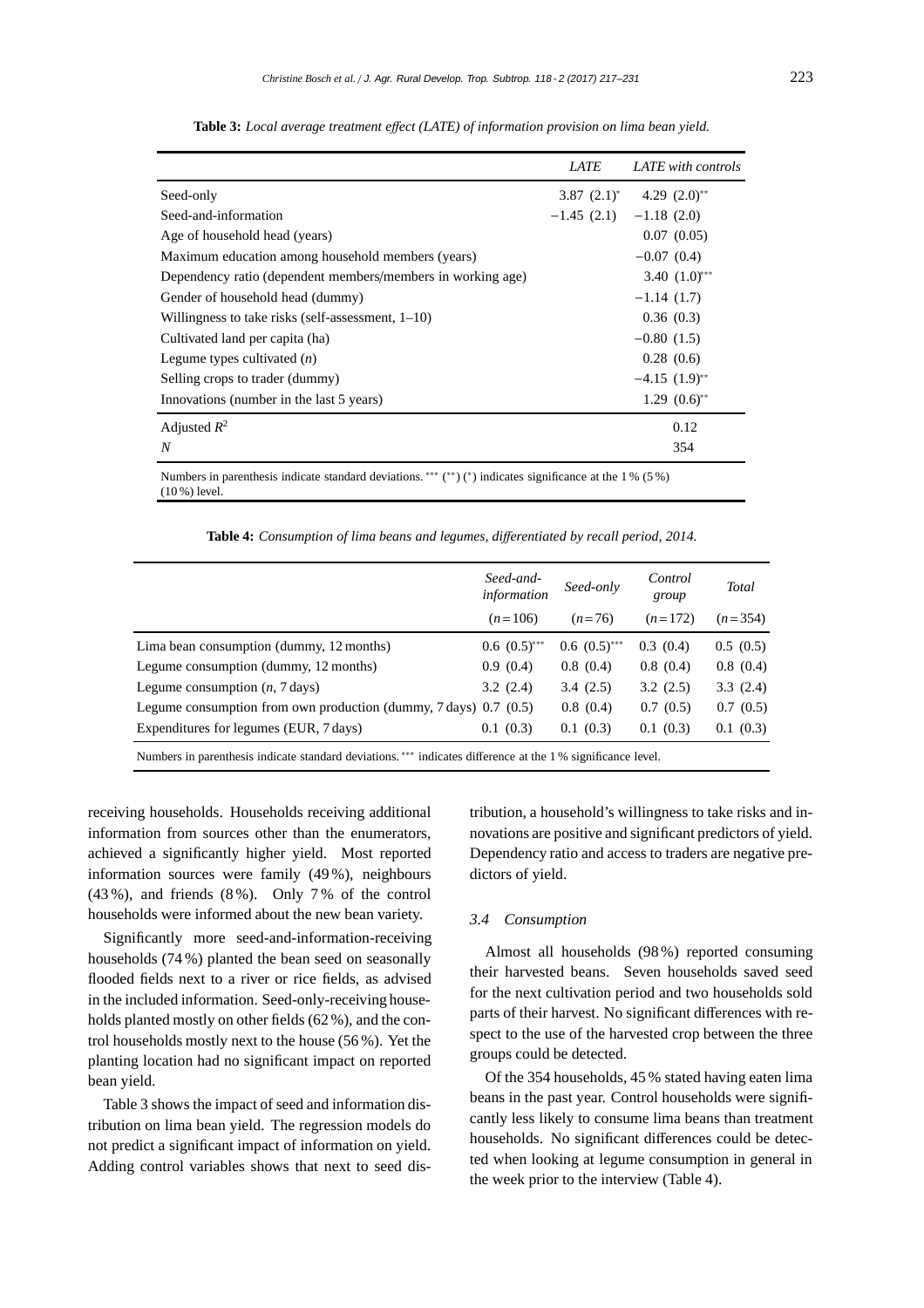|                                                                                                 | <i>LATE</i>                  |                     | LATE with controls |
|-------------------------------------------------------------------------------------------------|------------------------------|---------------------|--------------------|
| Seed-only                                                                                       | 0.63(0.47)                   | $0.89(0.5)$ **      |                    |
| Seed-and-information                                                                            | $-0.49$ (0.47) $-0.67$ (0.5) |                     |                    |
| Education of household head (years)                                                             |                              | 0.03(0.1)           |                    |
| Dependency ratio (dependent members/members in working age)                                     |                              | $-0.28(0.2)$        |                    |
| Gender of household head (dummy)                                                                |                              | $-1.04$ $(0.4)$ *** |                    |
| Agricultural equipment (dummy)                                                                  |                              | $-0.57$ $(0.3)^*$   |                    |
| Crop diversity (number of different crops)                                                      |                              |                     | $0.11 (0.04)$ ***  |
| Selling crops to trader (dummy)                                                                 |                              | $-0.47(0.4)$        |                    |
| Livestock sales (dummy)                                                                         |                              | $0.48$ $(0.3)^{*}$  |                    |
| Income from own business (dummy)                                                                |                              | $-0.79$ $(0.3)$ *** |                    |
| Income from agricultural labour (dummy)                                                         |                              | $-0.85$ $(0.3)$ *** |                    |
| Access to mutual help (dummy)                                                                   |                              | 0.50(0.3)           |                    |
| Adjusted $R^2$                                                                                  |                              |                     | 0.05               |
| $\boldsymbol{N}$                                                                                |                              |                     | 354                |
| Numbers in perceptionic indicate standard deviations *** (**) (*) indicates significance at the |                              |                     |                    |

**Table 5:** *Local average treatment e*ff*ect (LATE) of seed distribution on legume consumption.*

Numbers in parenthesis indicate standard deviations. ∗∗∗ ( ∗∗) (∗) indicates significance at the 1 % (5 %) (10 %) level.

Table 5 shows the impacts of seed distribution on the frequency of legume consumption in the past seven days before the interviews. When controlling for household characteristics, a significant positive impact of seed distribution on legume consumption is observed.

## *3.5 Willingness to pay*

More than half (58 %) of the farmers stated they usually produce their own legume seed, 30 % of the farmers said they usually buy their seed at the market, 10 % buy them from other farmers, and the rest mostly receive seed from family members. In total, at least once in the last five years, 49 % of all households cultivating legumes bought seed at the market, 64 % used their own seed, and 21 % bought from other farmers in the village. The net-maps compiled during focus group discussions in 2014 (Fig. 3) show the most important seed and information sources.

The Malagasy agricultural extension service, Centre de Services Agricoles (CSA), an NGO funded by the European Union and managed by local officials, is distributing improved seed to farmers. It aims to increase agricultural productivity by linking service demands of farmers with appropriate service providers, operating in the rural districts, and training village representatives (Ministry of Agriculture, 2015).

In the district capital Ambalavao, CSA provides free samples of improved rice and bean seed, for which farmers can apply directly or indirectly through local administration with a written contract. In 2013, very few farmers knew about this possibility and none had received seed. There are also problems on the supply side: those who had applied for improved seed were told that reserves had already been exhausted. On the local market, there is no improved seed. Due to a breeding and dissemination project on improved common beans, a farmer who is being trained as village representative of CSA understood yield and quality advantages of improved bean seed.

When asked about the importance of seed traits, farmers listed yield and potential for sale, followed by taste and ease of cultivation as most important. Pest and disease resistance and drought tolerance were not highly ranked by most households. Results from focus groups showed that the majority of households were unaware of the possibility of breeding resistant and tolerant seed. It was stated that improved seed is properly sorted, thus the biggest and least damaged seed.

According to focus group discussions and information from traders at the local market, a reference value of 0.2 EUR was chosen, the average price for local bean seed. Mean WTP of all households amounts to 0.3 EUR/*kapoaka*, which is 171 % of the reference value (premium of 42 % compared with the average bean price). Interviewees stated a higher mean WTP for common bean seed than for lima bean seed, the differences between species and between treatment and control households were not significant.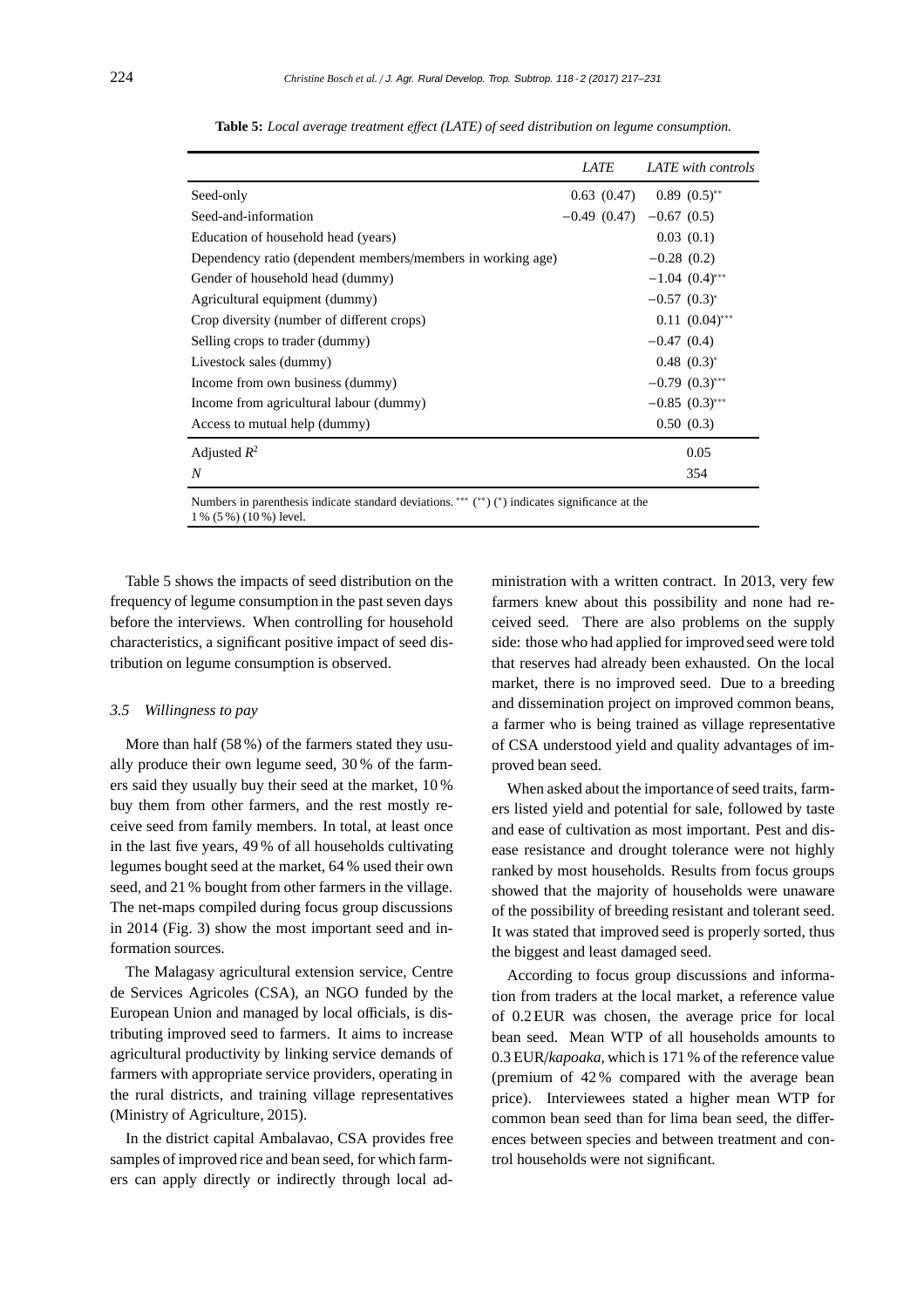

**Fig. 3:** *Exemplary net-map of the bean seed market in Fenoarivo.*

Almost two-thirds (63 %) of respondents thought it was likely that improved bean seed would be offered at the market in Fenoarivo, and 60 % that they could be offered at their stated WTP. The majority (86 %) of households thought it was likely that they could afford the bean seed at their stated WTP. No differences between treatment and control households could be detected.

No significant impact of either seed or information on WTP could be observed in the regression models (Table 6). Positive predictors of WTP were: additional information sources on improved seed, cultivated land area, social capital, willingness to take risks, and household wealth Legume consumption was a negative predictor.

Of all households, 40 % stated that they would purchase lima beans for consumption and 49 % said being interested in cultivating the beans. Seed-andinformation-receiving households are significantly more likely to buy and cultivate lima beans in the future than the two other groups. The majority of households would prefer to buy improved seed in March (217), February (54), and April (31), and at the local market rather than from other farmers or the extension service.

# **4 Discussion**

#### *4.1 Utilisation and cultivation of lima bean seed*

Although seed utilisation rates (55 %) seem low, they are comparable to other areas in Madagascar. Snoeck (2016) reported for the northeast of Madagascar that about one out of two freely distributed improved clove seed has been planted. Moser & Barrett (2003) reported an adoption rate of only 25 % for improved rice technology (SRI) over a period of five years for different sites in the island's central and southern highlands. Utilisation rates were affected negatively by limited storage possibilities and long storage time, as seed was distributed six months before sowing time. This might have led to the high number of households reporting that insects destroyed their seed. Taboos against beans were a significant hindrance to utilisation. Some households that were intended to receive seed rejected it, and were not willing to cultivate, eat, or talk about them, while others wanted to keep them for consumption. This confirms that social conformity in Madagascar limits adoption of new varieties and technologies (Moser & Barrett, 2003). The adoption process of bambara groundnut shows that it might take some years, but that if beliefs are updated, taboos can be overcome. After its introduction at a nearby large-scale *Jatropha* plantation and by some innovative farmers, villagers realised that rainfall had been unaffected and started planting the beans.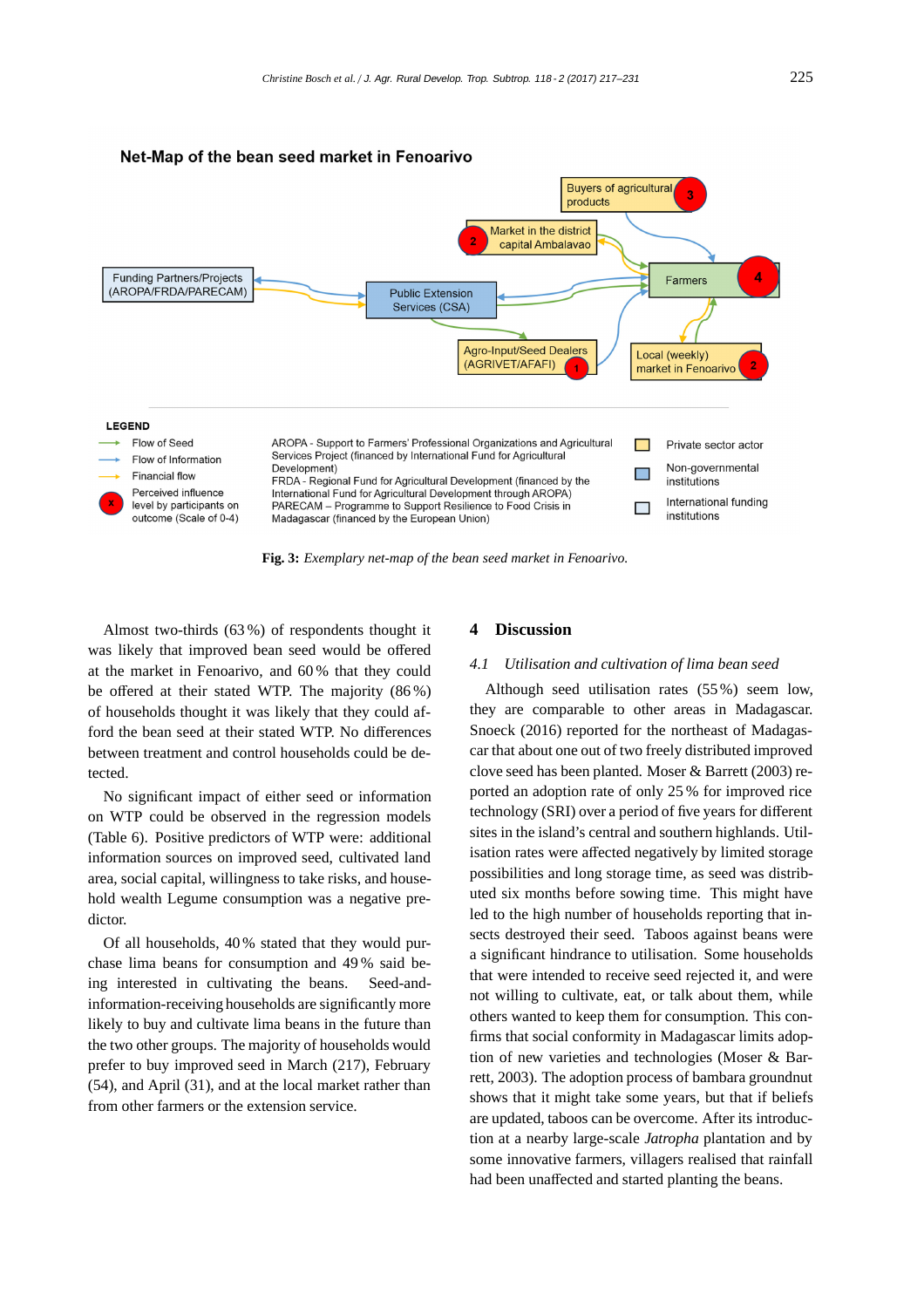|                                                                                                                                   | <b>LATE</b> | LATE with controls            |
|-----------------------------------------------------------------------------------------------------------------------------------|-------------|-------------------------------|
| Seed-only                                                                                                                         |             | $-62.25(42.8)$ $-48.40(38.0)$ |
| Seed-and-information                                                                                                              |             | $3.89(42.9) -32.73(37.7)$     |
| Information from other sources                                                                                                    |             | $123.85$ $(34.4)***$          |
| Age of household head (years, squared)                                                                                            |             | 0.01(0.01)                    |
| Maximum education among household members (years)                                                                                 |             | $-1.46(7.1)$                  |
| Gender of household head (dummy)                                                                                                  |             | $-41.4(31.6)$                 |
| Dependency ratio (dependent members/members in working age)                                                                       |             | 5.42 (18.5)                   |
| Willingness to take risk (self-assessment, $1-10$ )                                                                               |             | $35.29$ $(4.9)$ ***           |
| Subjective wealth assessment $(1-10)$                                                                                             |             | $11.82 (7.1)^*$               |
| Cultivated land per capita (ha)                                                                                                   |             | 59.91 (27.2)**                |
| Mutual help (dummy)                                                                                                               |             | 49.70 (28.1)                  |
| Selling crops to trader (dummy)                                                                                                   |             | 48.41 (35.2)                  |
| Frequency of legume consumption (number of days, past 7 days)                                                                     |             | $-10.94(5.8)^{*}$             |
| Social capital (mean agreement)                                                                                                   |             | 24.92 (13.0)*                 |
| Positive attitude towards work (mean agreement)                                                                                   |             | 4.09(11.0)                    |
| Adjusted $R^2$                                                                                                                    |             | 0.20                          |
| $\boldsymbol{N}$                                                                                                                  |             | 350                           |
| Numbers in parenthesis indicate standard deviations. *** $(*^*)$ $(*)$ indicates significance at the<br>$1\%$ (5 %) (10 %) level. |             |                               |

**Table 6:** *Local average treatment e*ff*ect (LATE) of seed distribution on willingness-to-pay for improved seed.*

Seed was planted mostly by older family members in home gardens with the objective of contributing to household consumption. The seed quantity distributed was low and unlike in the Toliara region, farmers do not have access to lima bean markets. According to focus group discussions, reliable access to markets would increase investments in agricultural production. The maximum production obtained was 65 kg, which is very close to the yield expectation of FOFIFA (43–69 kg of beans per kilogram of seed). Households with an above-average lima bean yield were more experienced in bean production at baseline and also cultivated bambara groundnut. Seed-receiving households unwilling to cultivate might have given their seed to people they knew were experienced in bean cultivation. Prior to the seed distribution a climbing lima bean variety was known in the villages and grown by some farmers in home gardens, and in home gardens people might spend more time weeding and watering and therefore achieve a higher yield.

#### *4.2 Information dissemination*

Information-receiving households did not have significantly higher cultivation rates or lima bean yields than their seed-only-receiving counterparts. Seed-onlyreceiving households, however, were more likely to consume the seed at the beginning of the lean season and not take the risk of keeping them until the planting season. Information-receiving households might have kept the seed with the intention to plant them, pointing to the importance of information dissemination.

As illiteracy is still widespread in the region, information was given verbally only, thus households were not able to look up information that they might not have remembered at sowing time. Lima beans had not been planted before in the villages, there was no local contact person to consult, and the nearest place to access information was in the district capital. Households with above-average yield recalled or knew more information concerning lima bean cultivation. One reason for the rather low information dissemination from information-receiving households to others might have been that lima beans were considered taboo by some households, and it is common to avoid talking about taboos. Furthermore, the distributed information did not target the most mentioned problems, drought and destruction of the plants by cattle or insects. Interestingly, out of the seed-and-information-receiving households, significantly more households also received information from others, thus were more likely to discuss and to be consulted by others. FOFIFA Toliara is training technicians from farmers' organisations in lima bean cultivation, who are then responsible for disseminating this expertise to farmers in their organisations. Hotz *et*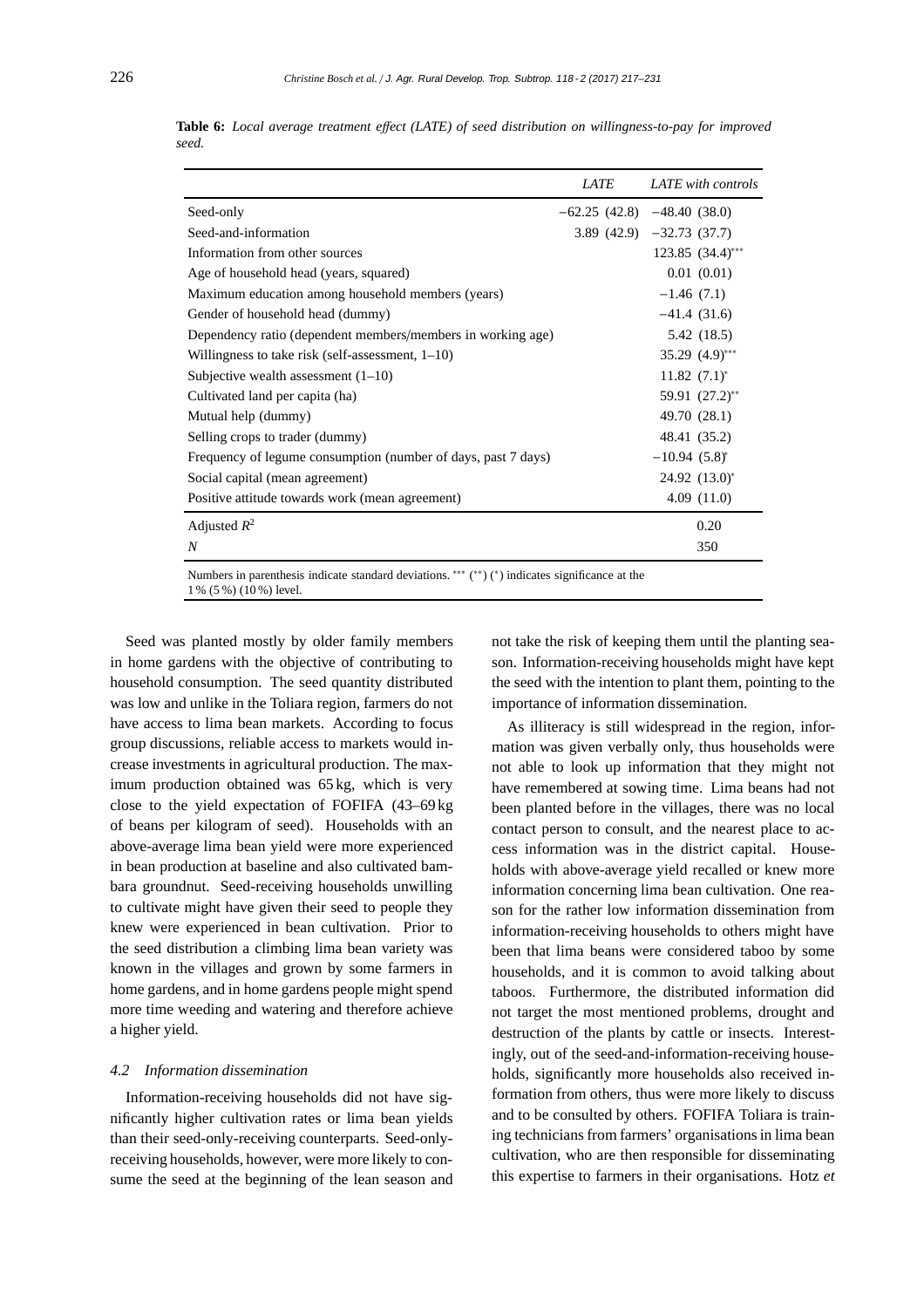*al.* (2012) found that group-level trainings in nutrition and cultivation of orange sweet potato had a significant impact on production and consumption of rural households in Mozambique. One-year and three-year interventions were found having the same significant impact on vitamin A intake, suggesting that group training could be limited to the first year of intervention.

#### *4.3 Consumption*

Bean seed distribution did lead to a small, but significantly higher legume consumption for the seed-onlyreceiving households. Additional information provision did not lead to higher legume consumption, which might be due to the lower achieved yield of this group, and due to the possibility that households had already consumed their supply by the time of the interview. A trader at the market confirmed that after the seed had been distributed, he sold lima beans originating from the region of Toliara. This might explain the high percentage of control households having consumed lima beans, also because only two households sold part of their harvest. Larochelle *et al.* (2015) found that adoption of improved bean seed in Uganda led to increased dietary diversity through the channel of home consumption, and indirectly through farm income, productivity, and empowerment of women. Because beans are mainly cultivated by women, the authors hypothesize a positive effect for dietary diversity as women might have control over bean sales and, therefore, might be in a better position influencing household nutrition outcomes. Similarly, Kabunga *et al.* (2014) showed that fruit and vegetable production led to significant improvements in household nutrition. Although many studies support the hypothesis that household agricultural production is correlated with household and individual consumption, the evidence for a pathway from agriculture to nutrition is mixed. Types of food (especially when comparing crops and dairy products), context, and location cause the effects to vary greatly in size (Carletto *et al.*, 2015). According to Sibhatu *et al.* (2015) the effect of crop and livestock diversification on dietary diversity diminishes with farm size, probably because of foregone benefits from specialisation for already diversified farms.

#### *4.4 Willingness to pay*

Mean WTP for improved bean seed was estimated at 171 % of the market price for traditional seed or at a premium of 42 % compared to traditional seed. This result is comparable to other studies. Kaguongo *et al.* (2014) valued certified potato seed in Kenya, where farmers on average are willing to pay 190 % of the price

of farmer seed for certified seed, and 170 % for clean seed. Chelang'a *et al.* (2013) found that consumers prefer African leafy vegetables to exotic ones and are willing to pay an average premium of 79 %.

The FOFIFA research station sells its improved lima bean seed to farmers at a price of 1.2–1.5EUR per kilogram (0.5–0.6 EUR/*kapoaka*). Seed originating from farmers' own seed production ranges from 0.5–0.6 EUR per kilogram (0.2 EUR/*kapoaka*) with regional and seasonal differences (personal interview with representative of FOFIFA, 2014). Comparing these prices with WTP from this study, farmers cannot or do not want to afford improved seed directly from research stations, but would be willing to pay a premium for farmer's own produced seed. FOFIFA had a similar experience in the Toliara region when marketing their improved bean seed to farmers' organisations (personal interview with representative of FOFIFA, 2014). As the case of AfricaRice in the Antsirabe region shows, bean seed could be marketed through participatory varietal selection (personal interview with representative of AfricaRice, 2015).

An interesting result is that 87 % of households answering the WTP question chose the familiar common bean over the lima bean, when asked which of the two they prefer to buy. An explanation for this can be that households selecting lima beans were significantly more willing to take risks, regardless of whether they were successful in cultivating the seed or might have been disappointed by their experience. Risk aversion was also associated with a significantly lower WTP for weatherindex insurance (Hill *et al.*, 2013). Common beans are not taboo in the village fields, therefore taboos for lima beans and consequent social pressure might have played a role in this decision.

Households that received additional information on improved lima bean seed reported a significantly higher WTP. This aligns with the study of Kaguongo *et al.* (2014) where farmers' awareness of seed quality had a positive impact on WTP. Cultivated land per capita and subjective household wealth increase WTP significantly. Ulimwengu & Sanyal (2011) also indicated that the amount of land owned and the income level increased farmers' WTP for agricultural services. Legume consumption is a negative predictor, suggesting that households cultivating legumes mostly for home consumption are willing to invest less in inputs. Similarly to Kaguongo *et al.* (2014), remoteness to markets does not result in a lower WTP neither does proximity to markets increase WTP. Contrary to Chelang'a *et al.* (2013), gender, education, and dependency ratio have no significant influence on WTP.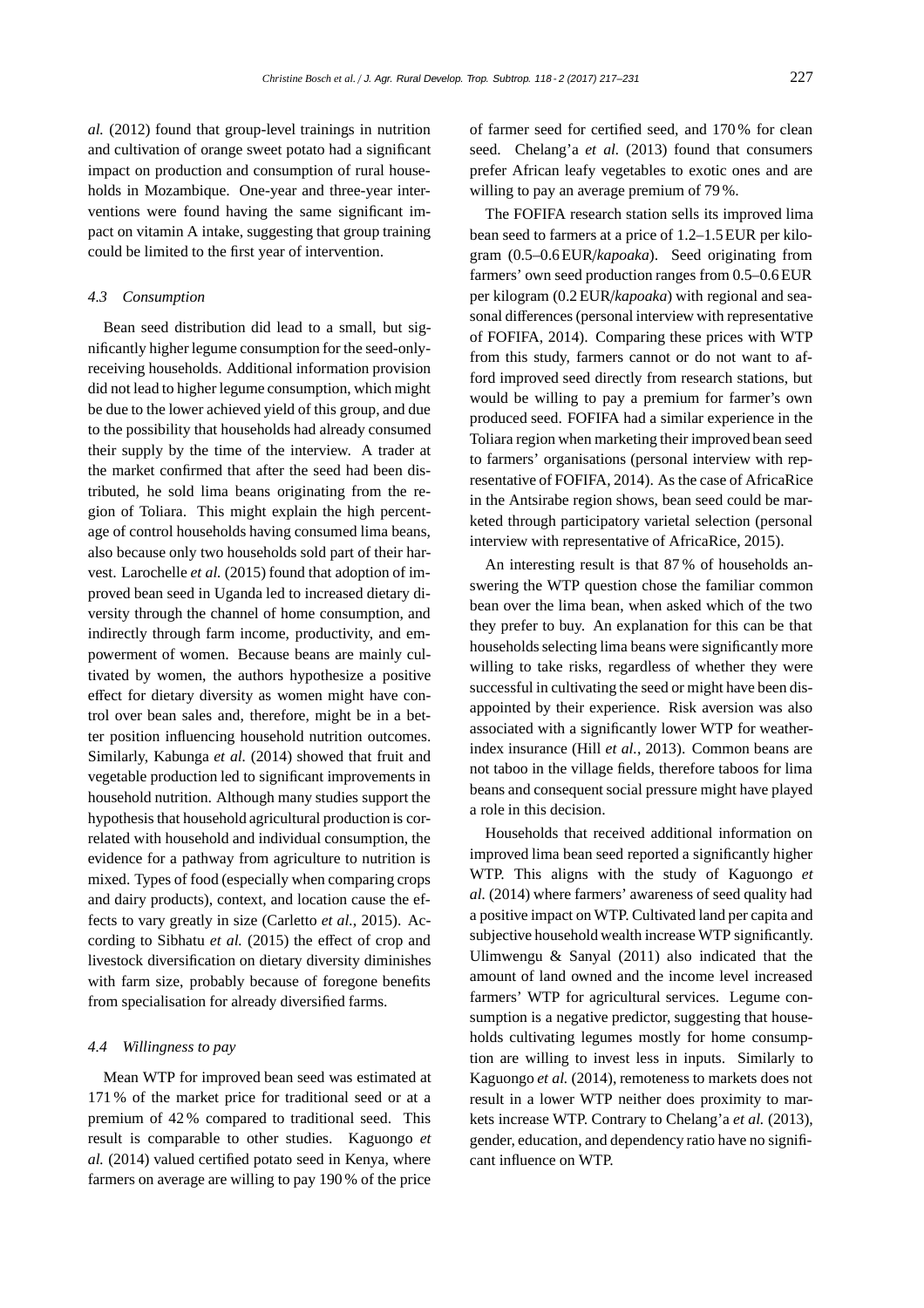Whittington (1998) summarizes potential biases of WTP studies. Both overstatements due to prestige effects and understatements due to consumers trying to influence the final price can occur. As in this study no data on the purchasing of improved beans is available, these biases cannot be ruled out. To minimize hypothetical bias, which is the difference between stated and revealed values, lower bounds were set for the payment card, but with an effort to keep a realistic range of prices from which households could choose (Murphy *et al.*, 2005).

Contrary to the results of Bates *et al.* (2012) that receiving a product for free increased peoples' WTP for it later, in this study neither seed distribution nor information provision increased WTP. Insect damage, low yield due to climatic conditions, and not following cultivation recommendations may be to blame. Households planting the bean seed might have had higher expectations or might have been disappointed by the performance of the seed. CRS *et al.* (2013) discuss the downside risk of free distribution of seed in Madagascar. Institutions are still buying the largest amount of seed, which is hindering the development of a sustainable private sector serving smallholder farmers.

## **5 Conclusions and recommendations**

The amount of seed distributed to households was small and only 54 % of the seed-receiving households cultivated the lima bean seed. Of those, 48 % reported zero yield, mainly due to drought. Seed information did not increase cultivation. Taboos played a role, as did insect damage due to the long storage time. A timely distribution of packaged seed could avoid those problems. Local seed could be tested in comparison to improved seed on demonstration plots of farmer field schools, so that farmers could experience the differences. Similarly to FOFIFA Toliara, some farmers could be trained in the use of improved seed and other agricultural technologies and given incentives to disseminate this knowledge to farmers in their organisations and villages. CRS *et al.* (2013) suggest participatory varietal selection, decentralised seed production (by farmers or farmers' associations), low-cost delivery mechanisms (e.g. through village committees or with the help of radio programs), and technologies to minimize storage losses. These results also strengthen importance and need for public extension services in rural Madagascar. We recommend participatory community-level interventions that match farmers' needs and focus not only on technological issues in introducing new varieties, but also allow to consider social processes that hinder innovations. Net-maps compiled during the focus group discussions turned out

to be a helpful and easy-to-implement tool, as participants learned about the breeding program of the Ministry of Agriculture and the possibility of obtaining improved seed from the extension service.

Seed information did not increase yield. Reasons for low yield are climatic conditions as well as crop losses due to insects and cattle. The explanatory power of the factors determining lima bean yield is low, suggesting that unobserved factors, like cow dung application, irrigation, plot-specific rainfall during critical times of bean growth, or time invested played a role. If cultivation is more closely monitored, inputs used or problems during cultivation could be used as intermediate indicators to better explain yield variances. Local representatives could be trained in storage and cultivation techniques and serve as contact persons for households in case they have questions or encounter problems. This would allow for information sharing on topics that initial information provision cannot address. Group training sessions or demonstration plots could give impetus to information dissemination. As mostly women are responsible for bean production, female contribution and knowledge sharing at the demonstration plot and effects on cultivation and decision making could be tested. Information diffusion via videos or visual aids containing pictures and short sentences could be tested. While targeting farmers, the extension service could cooperate with schools. Educating children in agricultural production processes and the agricultural market might lead to long-term benefits and to more participation of the rural population in development programs.

A small positive effect on legume consumption was found. As unobserved factors, like food or cooking preferences or taboos might have played a role, cooking and nutrition information should be included during the dissemination of new varieties (Katungi *et al.*, 2011a).

Neither seed distribution nor information provision increased WTP. The training of a local farmer in the commune has shown to be an effective means of disseminating knowledge about improved inputs from the extension service to the village; however, no improved seed has been supplied yet. Given the poor infrastructure and high poverty rates, as well as market failures in a remote and underdeveloped setting lacking cash crops, continued state and non-governmental organisations support might be justified.

### *Acknowledgements*

We thank the foundations *Stiftung Energieforschung Baden-Wuerttemberg* and *fiat panis* for funding this research. We are grateful to the respondents for their con-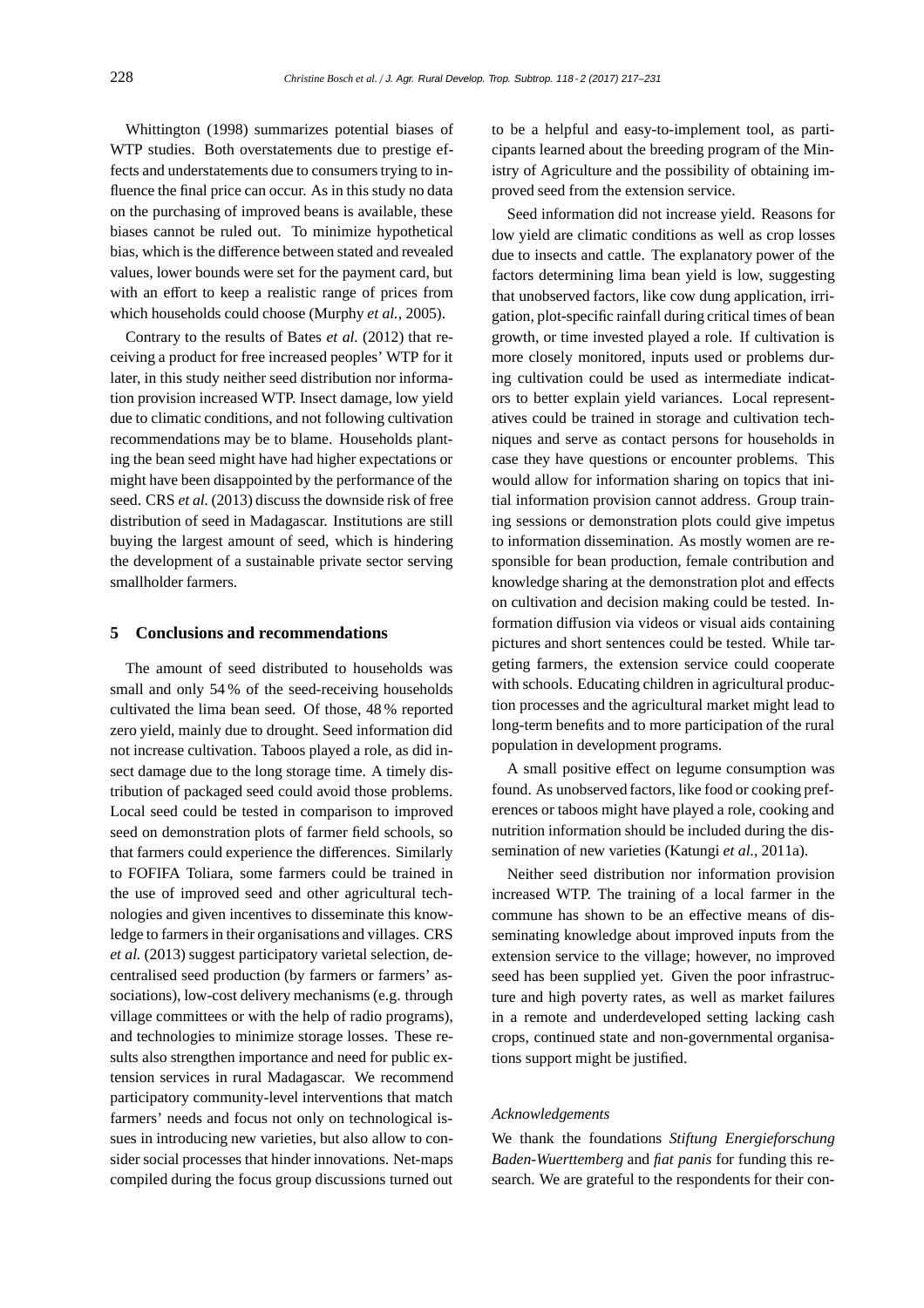tinued participation in the survey, to the field assistants and enumerators for their efforts to collect high-quality data. We thank Albert Randrianasolo of FOFIFA Toliara, CSA Ambalavao and Romaine and Sylvain Ramananarivo for useful discussions. Moreover, we thank two anonymous reviewers for making suggestions, leading to considerable improvements in the article.

## **References**

- Alemayehu, M. (2009). Reinvigorating bean seed system in Ethiopia: role of farmers and social institutions. *Seed Info*, 36, 11–16.
- Angrist, J. D., Imbens, G. W. & Rubin, D. B. (1996). Identification of causal effects using instrumental variables. *Journal of the American Statistical Association*, 91 (434), 444–455.
- Aykroyd, W. R. & Doughty, J. (1982). *Legumes in human nutrition*. Food and Agriculture Organisation of the United Nations, Rome, Italy.
- Banerjee, A. V. & Duflo, E. (2008). The experimental approach to development economics. *Annual Review of Economics*, 1, 151–178.
- Barrett, C. B. (2008). Poverty traps and resource dynamics in smallholder agrarian systems. *In:* Dellink, R. B. & Ruijs, A. (eds.), *Economics of poverty, environment and natural-resource use*. pp. 17–40, Springer, Wageningen, The Netherlands.
- Barrett, C. B. & Carter, M. R. (2010). The power and pitfalls of experiments in development economics: some non-random reflections. *Applied Economic Perspectives and Policy*, 32 (4), 515–548.
- Barrett, C. B., Moser, C. M., McHugh, O. V. & Barison, J. (2004). Better technology, better plots, or better farmers? Identifying changes in productivity and risk among Malagasy rice farmers. *American Journal of Agricultural Economics*, 86 (4), 869–888.
- Bateman, I. J., Carson, R. T., Day, B., Hanemann, M., Hanley, N., Hett, T., Jones-Lee, M., Loomes, G., Mourato, S. & Oezdemiroglu, E. (2002). *Economic valuation with stated preference techniques: a manual*. Edward Elgar, Cheltenham, UK.
- Bates, M. A., Glennerster, R., Gumede, K. & Duflo, E. (2012). The price is wrong. *Field Actions Science Reports*, Special Issue 4: Fighting Poverty, between market and gift, 30–37. Available at: http:// factsreports.revues.org/1554
- Baum, C. F., Schaffer, M. E. & Stillman, S. (2007). ivreg2: Stata module for extended instrumental variables/2SLS, GMM and AC/HAC, LIML and k-class regression. Boston College Department of Economics, Statistical Software Components S425401.
- Beaman, L., Karlan, D., Thuysbaert, B. & Udry, C. (2013). Profitability of fertilizer: experimental evidence from female rice farmers in Mali. *The American Economic Review*, 103 (3), 381–386.
- Bulte, E., Beekman, G., Di Falco, S., Hella, J. & Lei, P. (2014). Behavioral responses and the impact of new agricultural technologies: evidence from a doubleblind field experiment in Tanzania. *American Journal of Agricultural Economics*, 96 (3), 813–830.
- Carletto, G., Ruel, M., Winters, P. & Zezza, A. (2015). Farm-Level pathways to improved nutritional status: introduction to the special issue. *The Journal of Development Studies*, 51 (8), 945–957.
- Chelang'a, P., Obare, G. & Kimenju, S. (2013). Analysis of urban consumers' willingness to pay a premium for African Leafy Vegetables (ALVs) in Kenya: a case of Eldoret Town. *Food security*, 5 (4), 591–595.
- CRS, CARE, Caritas, CIAT, UEA/DEV, Tranoben'ny Tantsaha Nasionaly (2013). *Seed system security assessment, East and South Madagascar*. CRS, CIAT and UEA, Antananarivo, Madagascar.
- Culbertson, M. J., McCole, D. & McNamara, P. E. (2014). Practical challenges and strategies for randomised control trials in agricultural extension and other development programmes. *Journal of Development E*ff*ectiveness*, 6 (3), 284–299.
- Dalton, T. J., Yesuf, M. & Muhammad, L. (2011). Demand for drought tolerance in Africa: selection of drought tolerant maize seed using framed field experiments. Annual Meeting of the Agricultural and Applied Economics Association, Pittsburgh, Pennsylvania.
- Deaton, A. (2010). Instruments, randomization, and learning about development. *Journal of Economic Literature*, 48 (2), 424–455.
- Duflo, E., Glennerster, R. & Kremer, M. (2008). Using randomization in development economics research: a toolkit. *In:* Schultz, T. & Strauss, J. (eds.), *Handbook of Development Economics*. Vol. 4, pp. 3895–3962, Elsevier, Amsterdam and New York: North Holland.
- Duflo, E., Kremer, M. & Robinson, J. (2011). Nudging farmers to use fertilizer: theory and experimental evidence from Kenya. *American Economic Review*, 101 (6), 2350–2390.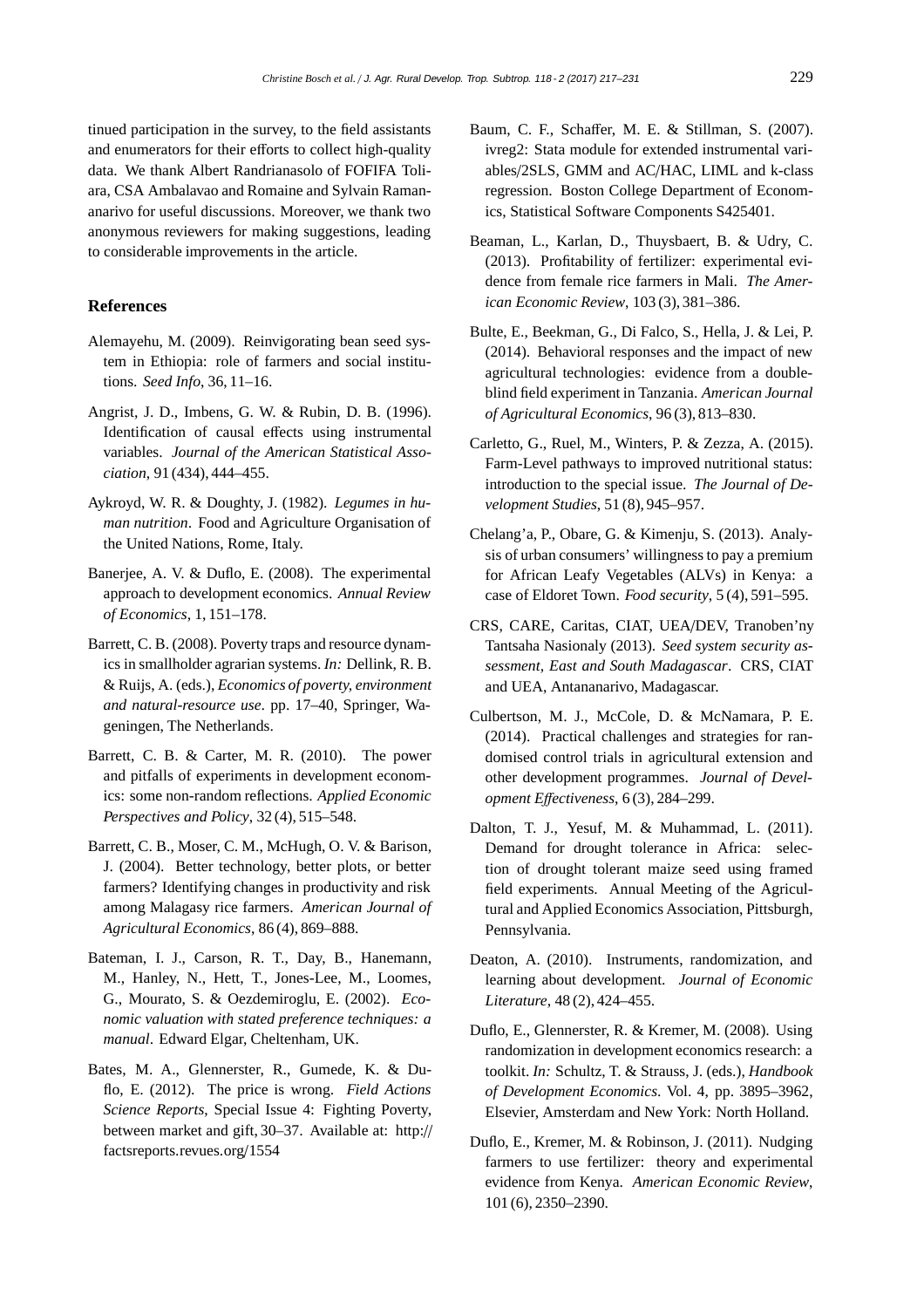- FAOSTAT (2011). Suite of Food Security Indicators. Available at: http://www.fao.org/faostat/en/#data/FS (accessed on: 24.09.2017).
- FAOSTAT (2015). Country Indicators undernourishment. Available at: http://www.fao.org/faostat/en/# country/129 (accessed on: 24.09.2017).
- Gibson, R. (2013). How sweet potato varieties are distributed in Uganda: actors, constraints and opportunities. *Food Security*, 5 (6), 781–791.
- Haab, T. C. & McConnell, K. E. (2002). *Valuing environmental and natural resources: the econometrics of non-market valuation*. Edward Elgar Publishing, Cheltenham, UK.
- Hartmann, D. & Arata, A. (2011). *Measuring social capital and innovation in poor agricultural communities: the case of Cháparra, Peru*. FZID discussion papers 30, Forschungszentrum Innovation und Dienstleistung, Universität Hohenheim, Germany.
- Hill, R. V., Hoddinott, J. & Kumar, N. (2013). Adoption of weather-index insurance: learning from willingness to pay among a panel of households in rural Ethiopia. *Agricultural Economics*, 44 (4–5), 385– 398.
- Hotz, C., Loechl, C., de Brauw, A., Eozenou, P., Gilligan, D., Moursi, M., Munhaua, B., van Jaarsveld, P., Carriquiry, A. & Meenakshi, J. (2012). A largescale intervention to introduce orange sweet potato in rural Mozambique increases vitamin A intakes among children and women. *British Journal of Nutrition*, 108 (1), 163–176.
- Imbens, G. W. & Angrist, J. D. (1994). Identification and estimation of local average treatment effects. *Econometrica*, 62 (2), 467–475.
- Kabunga, N., Ghosh, S. & Griffiths, J. K. (2014). Can smallholder fruit and vegetable production systems improve household food security and nutritional status of women? Evidence from rural Uganda. IF-PRI Discussion Paper 01346.
- Kaguongo, W., Maingi, G., Barker, I., Nganga, N. & Guenthner, J. (2014). The value of seed potatoes from four systems in Kenya. *American Journal of Potato Research*, 91 (1), 109–118.
- Kassie, G. T., Abdulai, A., MacRobert, J., Abate, T., Shiferaw, B., Tarekegne, A. & Maleni, D. (2014). Willingness to pay for drought tolerance (DT) in maize in communal areas of Zimbabwe. 88th Annual Conference of the Agricultural Economics Society, Paris, France.
- Katungi, E., Sperling, L., Karanja, D., Farrow, A. & Beebe, S. (2011a). Relative importance of common bean attributes and variety demand in the drought areas of Kenya. *Journal of Development and Agricultural Economics*, 3 (8), 411–422.
- Katungi, E., Wozemba, D. & Rubyogo, J. C. (2011b). A cost benefit analysis of farmer based seed production for common bean in Kenya. *African Crop Science Journal*, 19 (4), 409–415.
- Larochelle, C., Alwang, J., Norton, G. W., Katungi, E. & Labarta, R. A. (2015). Impacts of improved bean varieties on poverty and food security in Uganda and Rwanda. *In:* Walker, T. S. & Alwang, J. (eds.), *Crop Improvement, Adoption and Impact of Improved Varieties in Food Crops in Sub-Saharan Africa*. pp. 314– 337, CGIAR and CAB International, Croydon, UK.
- Ministry of Agriculture (2004). Fililère grains secs, fiche 106. MAEP UPDR – VALY Agridéveloppement, Madagascar. Available at: http://inter-reseaux. org/IMG/pdf\_106\_Filiere\_Grains\_secs.pdf (accessed on: 24.09.2017).
- Ministry of Agriculture (2013). Fiches techniques de base destinées aux techniciens agricoles: Pois du cap. Ministère auprès de la Présidence chargé de l'Agriculture et de l'Élevage, Madagascar. Available at: http://www.mpae.gov.mg/donnees/fichestechniques (accessed on: 24.09.2017).
- Ministry of Agriculture (2015). Le processus de mise en place des Centres de Service Agricole. Ministère auprès de la Présidence chargé de l'Agriculture et de l'Élevage, Madagascar. Available at: http://www. mpae.gov.mg/csa (accessed on: 24.09.2017).
- Minten, B., Koru, B. & Stifel, D. (2013). The last mile(s) in modern input distribution: pricing, profitability, and adoption. *Agricultural Economics*, 44 (6), 629–646.
- Minten, B., Randrianarisoa, J. & Barrett, C. B. (2007). Productivity in Malagasy rice systems: wealthdifferentiated constraints and priorities. *Agricultural Economics*, 37 (s1), 225–237.
- Moser, C. M. & Barrett, C. B. (2003). The disappointing adoption dynamics of a yield-increasing, low external-input technology: the case of SRI in Madagascar. *Agricultural Systems*, 76 (3), 1085–1100.